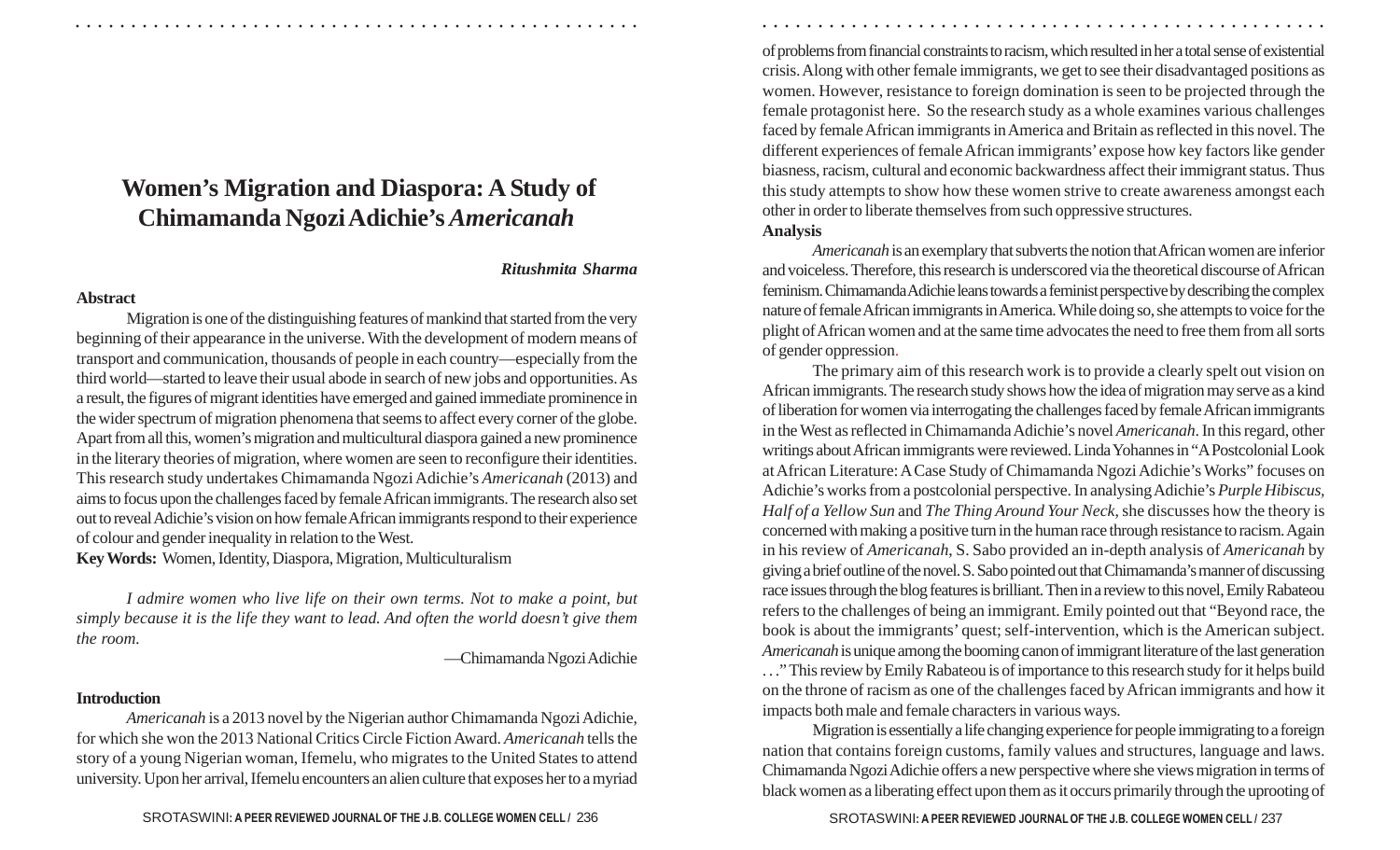old world beliefs and values by exposure to new world ideas. The multicultural America that we all know today would not have been made possible without the signing of the Immigration and Nationality Act by President Lyndon Baines Johnson in 1965. This act presented a historic turning point in American history as America opened its doors to welcome huge groups of immigrants from around the world. As a result of the social change, immigrant families were presented with a country that no longer maintained the traditional family structures that required the women to stay within the domestic context. In their attempts to assimilate into American society, immigrant families experienced a breakdown in traditional patriarchal order. However, the effects of this breakdown did not have the same positive effect for men, as it did for women. As men lost their traditional modes of power, women started to gain more power and autonomy in both their public and private lives through these social changes. Social change in America evidently impacted the lives of immigrant women, as their traditional domestic roles were no longer the only occupational opportunities available to them. To immigrants, America represented a nation of opportunity and freedom that was not available to them.

○ ○ ○ ○ ○ ○ ○ ○ ○ ○ ○ ○ ○ ○ ○ ○ ○ ○ ○ ○ ○ ○ ○ ○ ○ ○ ○ ○ ○ ○ ○ ○ ○ ○ ○ ○ ○ ○ ○ ○ ○ ○ ○ ○ ○ ○ ○ ○ ○ ○ ○ ○ ○ ○ ○ ○ ○ ○ ○ ○ ○ ○ ○ ○ ○ ○ ○ ○ ○ ○ ○ ○ ○ ○ ○ ○ ○ ○ ○ ○ ○ ○ ○ ○ ○ ○ ○ ○ ○ ○ ○ ○ ○ ○ ○ ○ ○ ○ ○ ○ ○ ○

The question of African immigrants has been a subject of great debate on a global level. This research study contextualises racial and ethnic identities in shaping African women' lives in America. While the literature on black immigrant groups has posited that ethnic identities are often deployed to shield black immigrants from racism, the research undertaken here with reference to the novel *Americanah* also posits that how for some African women, their racial and ethnic identities are viewed as potential sources of discrimination.

*Americanah* foregrounds the struggles of Ifemelu and her attempts of coping in a racist world. As a student of Nsukka University, Ifemelu's studies have been constantly interrupted as a result of chronic lectures' strikes in a Nigerian government riddled with corruption. In order to solve the problem of missing out on her studies, her aunty Uju based in America arranger for her to get a scholarship, and she, therefore, leaves Nigeria for America with the hope of better education prospects. As we find in the novel, from the very onset Ifemelu encountered racism in America. Back in Nigeria, Ifemelu was oblivious of her black colour, and it is only upon arrival in America that she becomes aware of her blackness. This argument can be substantiated when Ifemelu says:

I came from a country where race was not an issue. I did not think of myself as black and I only became black when I came to America. (290)

This instance is suggestive of the dominant race factor in America. Along with skin colour, other facial features like hair, eyes and nose determines race. In *Americanah*, 'hair' is a controversial topic since it is used as a form of discrimination. African women have been denied opportunities because of the texture of their hair. For example, aunty Uju had to take her braids out when she went for job interviews, and then Ifemelu was also forced to undo her braids in order to attend an interview. This is a form of racism that is intertwined with stereotyping. The argument here is that one's hairdo has nothing to do with their performance, and therefore the emphasis not to wear braids is a stereotype that is placed mainly upon the African women.

The figure of a black migrant identity cannot escape the 'blackness' which subjects them to be the object of discrimination in the eyes of the White people. In case of Ifemelu, she experienced the burden of racial discrimination during the school career fair when she hoped to be recruited for a job. The contrary happens and her explanation for this is that the recruiters upon realising that she is non-American, but rather an African ended up being noncommittal. According to her, their main fear is if they hired her, they would have to "descend into the dark tunnel of immigration" (201). This instance is a clear indication regarding the precarious condition of a female African immigrant.

Chimamanda Adichie's manner of discussing race issues through her protagonist's use of 'blog' is praiseworthy. In the novel we find how Ifemelu tackles the issue of institutionalised racism through her blog posts. One of her posts reads:

. . . but racism is about power of a group and in America, it's the white folks who have the power. How? Well, white folks don't get treated like shit in upper-class African-American communities and white folks don't get denied bank loans and mortgages precisely because they are white and black juries don't give white criminals worse sentences than black criminals for the same crime and black police officers don't stop white folk for driving while white and black companies don't choose not to hire somebody because their name sounds white and black teachers don't tell white kids that they are not smart enough to be doctors . . . (327)

From this excerpt, it is clear that government organs are portrayed as totally biased and in favour of the whites. Top most institutions like the banking sector are also prejudiced towards blacks since they give loans and mortgages to white people only. So we can make out that through *Americanah*, Chimamanda Ngozi Adichie gives us a vision to the reality of African people. In regard to African immigrants, Adichie has a philosophy that if African immigrants follow the proper immigration procedure, the West may not be such a hostile place as experienced by most characters. Aunty Uju and Ifemelu are good examples of immigrants who used the proper procedure to get to America. It is clear they had legal documentation and so in this case although confronted by several challenges like racial discrimination, their stable and secure status enables them to search for jobs. In case of aunty Uju, we witness how she had to face gender discrimination back in her homeland which forced her flee to America. In consequence, she ends up in this new space liberating herself from male superiority by pursuing her career successfully. Aunty Uju initially got into a relationship with Bartholomew, a Nigerian man who exploits her physically as well as financially. Aunty Uju walked out of this relationship and is lucky enough to find love in Willow. Thus, migration served as a positive factor in the life of Uju as she has been successful